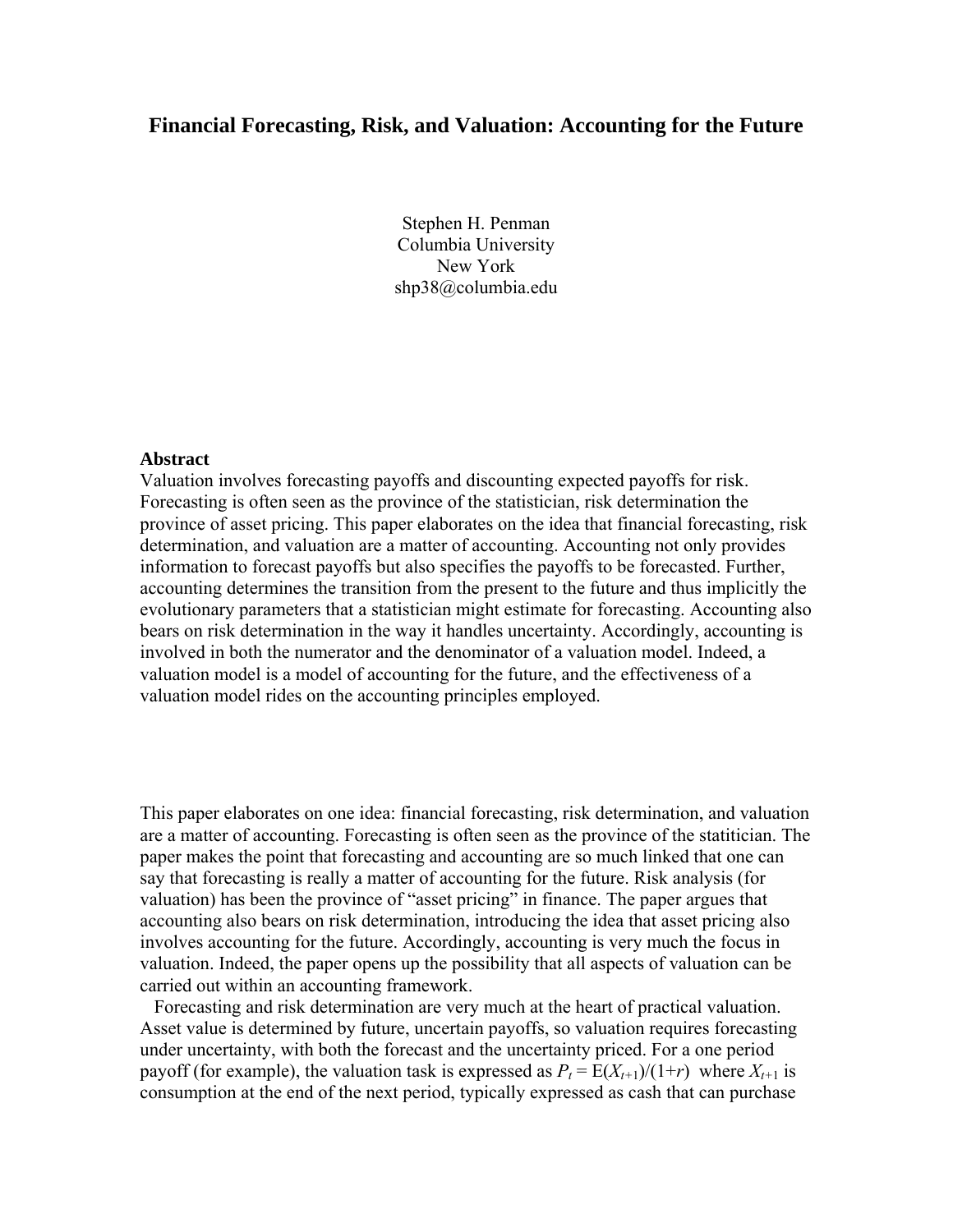consumption, and *r* is the discount for the risk that consumption may be other than expected (plus the interest rate for the price of delayed consumption). Forecasting bears of the determination of the expected payoff in the numerator, while asset pricing bears on the determination of the discount in the denominator. Both can be viewed as a matter of accounting.

## **Forecasting and Accounting**

A purely statistical approach to forecasting sees the object of the forecast as a drawing from a conditional distribution, with the expected value given by transitional parameters applied to current observables, and the risk (error) in the forecast given by distribution of unpredictable realizations around this expectation. These features are referred to as a generating "process" (an ARIMA process, for example). The statistical exercise simply estimates the parameters of the process from behavior in the data. But observables are often generated by nature, with the process governed by laws of nature, albeit often not deterministically. So those laws are utilized in the forecasting, such that tomorrow's weather is forecasted based on the principles of meteorology, albeit with error.

 Accounting is also a "process", but not one generated by nature. Rather accounting is man-made, a matter of design choice. The design consists of a number of structural relations (accounting equations) that articulate the balance sheet, income statement, and cash flow statement, and a set of accounting principles – so-called recognition and measurement principles – that prescribe the numbers that go into those statements. The process has three features that link accounting to forecasting and valuation:

1. Accounting links to cash flows (and thus consumption and valuation) through the basic structural relation that ties the balance sheet and income statement to the cash flow statement:

Cash flow from an asset  $=$  Earnings  $-$  Change in the balance sheet value of asset.

With equity valuation in mind, this "clean-surplus equation" is most often stated for equity, but applies to any asset, including debt (for debt valuation) and the firm, debt plus equity (for enterprise valuation).

- 2. Accounting principles (that determine earnings and balance-sheet book values) operate to allocate earnings between periods. Periodic earnings and cash flows differ according to timing rules prescribed for earnings and book values, but total earnings from an asset always equals total cash flows (because the change in book value is zero over the life of the asset).
- 3. Components of financial statements tie to earnings and book values according to fixed, structural relations such that financial statement numbers aggregate to earnings and book values in a deterministic way.

 *Accounting Feature 1* implies that, rather than forecasting cash flows for valuation, one can equivalently forecast earnings and book values. Forecasting can be seen as a matter of accounting for the future, with that accounting defined by how earnings and book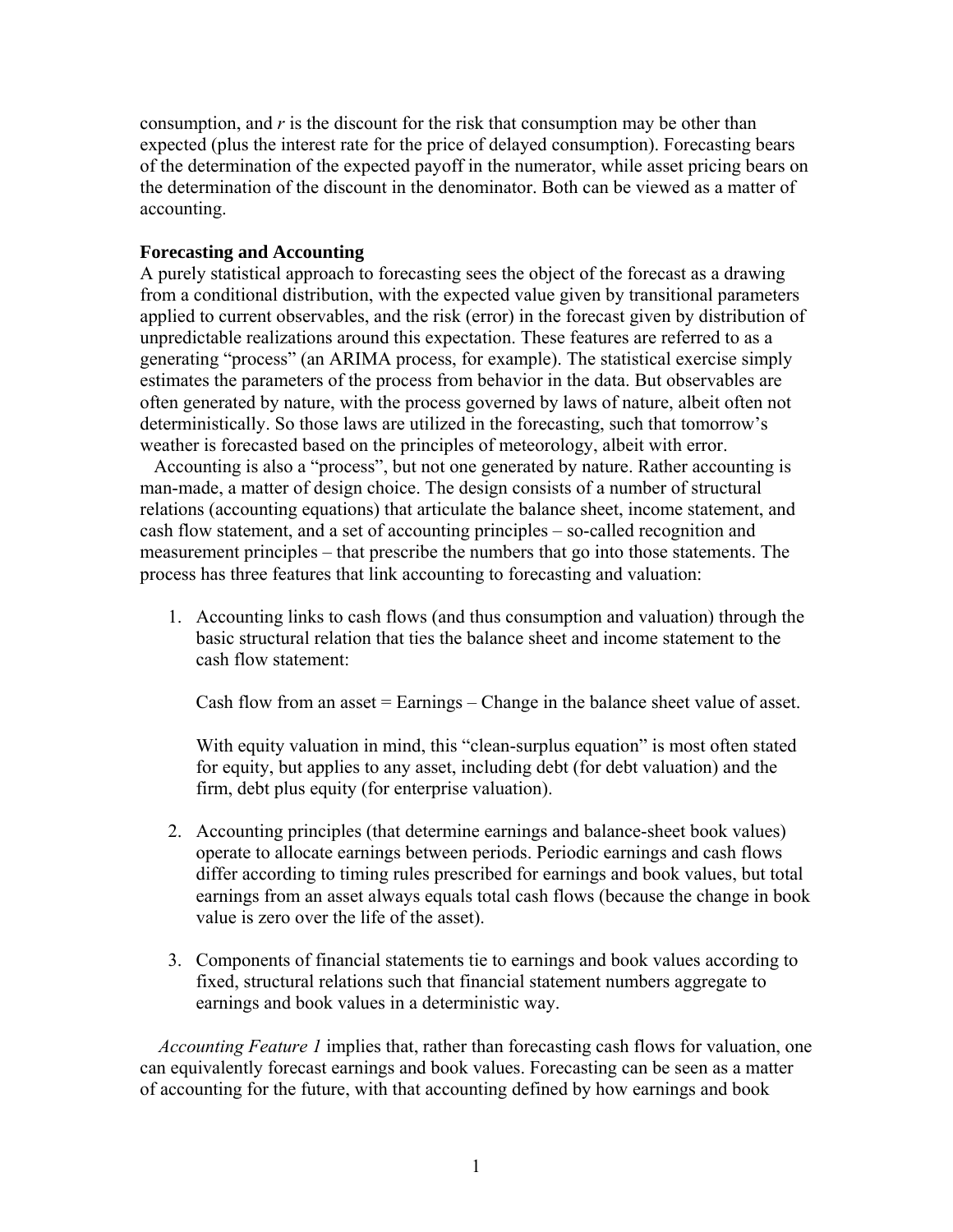values are measured. Forecasting cash flows implicitly involves pure cash accounting. Accrual accounting modifies the forecast to target a particular measurement of earnings and book values. The first order in forecasting is to specify the accounting, the issue of how one accounts for the future.

The implied research question, then, is what accounting best facilitates forecasting and the valuation. Cash accounting and accrual accounting can been compared on their utility for forecasting and valuation, and so can different forms of accrual accounting, IFRS and U.S. GAAP accounting for example. Accounting is a matter of design for utilitarian purposes – in this case, valuation – so the accounting researcher (and ultimately the accounting standard setter) asks: What accounting best serves forecasting and valuation? Historical cost accounting? Fair value accounting? A new design? In their conceptual framework documents, the FASB and IASB firmly embrace the idea that accounting serves to forecast future cash flows. But the issue is more subtle: accounting numbers are not just the predictor but also the target of the prediction, albeit with the purpose of forecasting future cash flows.

 *Accounting Feature 2* informs that the specification of accounting for the future also specifies the accounting for the present; accounting allocates to periods and, to the point, allocates between the present and the future. Accordingly, accounting principles determine the transition from the present to the future, so forecasting of future accounting numbers from current, observed numbers is also a matter of accounting. Statistical forecasting specifies that evolution with parameters from a process estimated from the data or dictated by nature. Accounting specifies the evolution from the process dictated by the accounting principles employed. Accounting is self-referential, with future numbers specified as the target for forecasting determined in part by the accounting for the current numbers. That self-reference directs the forecasting.

 *Accounting Feature 3* says that earnings and book value are constructed from other aspects of the financial statements in a deterministic way. There are two implications for forecasting. First, forecasts of earnings and book values (and thus cash flows) can be constructed from more elementary elements; the structure lays out the building blocks of a forecast. So, as an example, a forecast of earnings is satisfied by a forecast of revenues and expenses (and their components), and a forecast of book value by a forecast of assets and liabilities (and their components). Second, structural relations discipline forecasting, and the forecaster cannot wander beyond the bounds imposed by these relations. For example, a forecast of earnings is constrained by accounting relations that require that earnings must not only equal revenues minus expenses but also equal the change in book value (for a given dividend), and the change in book value must equal the change in assets minus the change in liabilities. Forecasts outside these bounds are inadmissible. *Formalization*

These ideas can be expressed more formally.

*Accounting Feature 1.* The standard derivation of the residual earnings valuation formula from the dividend discount formula formalizes feature 1. Given a constant discount rate, *r*, the value of an asset now (at time t) is

$$
P_t = \sum_{\tau=1}^{\infty} \frac{d_{t+\tau}}{\left(1+r\right)^{\tau}} \tag{1}
$$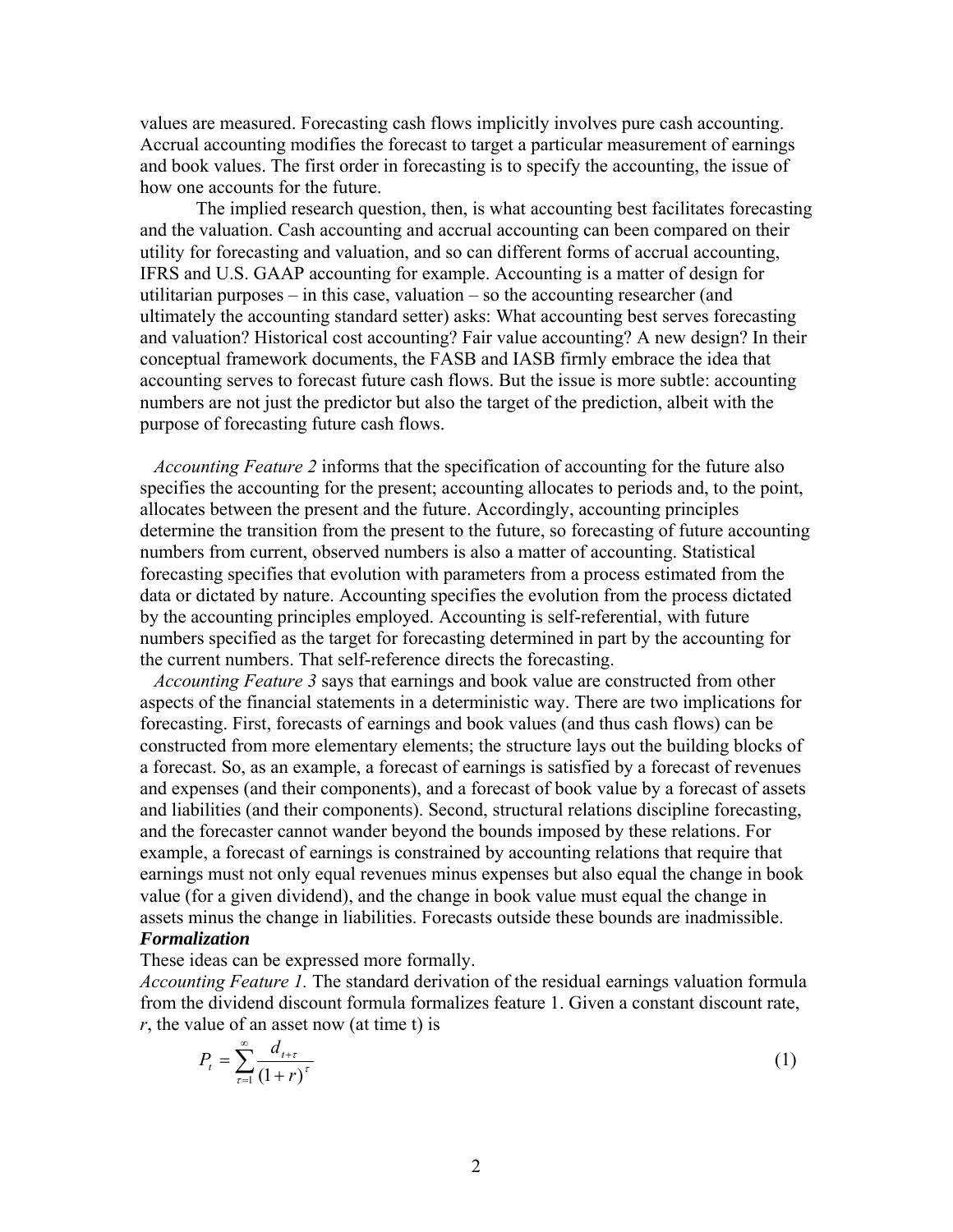<span id="page-3-0"></span>where  $d_{t+\tau}$  is the expected dividend (cash flow) from the asset in period,  $t + \tau$ . (Here and throughout the paper, variables time-subscripted with  $\tau > 0$  are expected values.) This model is also, of course, a statement of the no-arbitrage price if *r* is the required return for risk borne.<sup>[1](#page-3-0)</sup> Substituting the clean-surplus relation,  $d_{t+\tau} = Earnings_{t+\tau} - (B_{t+\tau} - B_{t+\tau-1})$ into equation (1) for all  $\tau > 0$ ,

$$
P_{t} = B_{t} + \sum_{\tau=1}^{\infty} \frac{Earning_{t+\tau} - rB_{t+\tau-1}}{(1+r)^{\tau}}
$$
 (2)

*Earnings<sub>t+τ</sub>* is earnings on the asset for period  $t+\tau$  and  $B_{t+\tau-1}$  is the book value of the asset on the balance sheet at the end of the prior period, both specified by a particular set of accounting principles. *Earnings*<sub>t+τ</sub> –  $rB_{t+\tau}$ -1<sup>is</sup> referred to as residual earnings for year t+τ. The model is usually applied to equities but applies to any asset (such as a bond), though for terminal assets (such as a bond) the summation runs only to maturity.<sup>[2](#page-3-1)</sup>

 With no accounting restriction other than the clean-surplus relation, the model holds for all accounting methods. Accordingly, application of the model requires further specification of the accounting, and that accounting is an open issue. For example, one might specify a ("mark-to-market") accounting whereby

 $P_t = B_t$ 

 $\overline{a}$ 

(as with a liquid, mark-to-market investment fund where investors trade in and out of the fund at book value, "net asset value"). This accounting forces an expectation of future residual earnings of zero, so the forecasting task is removed: valuation is satisfied by the accounting for the present. Alternative accounting involves  $P_t \neq B_t$  but, for a given  $P_t$ , means that expected residual earnings is non-zero for some *t* + *τ*. One sees that the accounting determines what is to be forecasted; forecasting is a matter of accounting for the future. The dividend discount model is just a special case where the balance sheet is empty, it reports no book value (except cash). Its unlevered equivalent, the discounted cash flow formula, is just the residual earnings formula stated for an accounting where earnings from operations equals free cash flow and book value equals net debt.

 These observations pose the research question: What is the appropriate accounting for forecasting and valuation? The issue does not arise for infinite-horizon forecasting, for equation (2) is then equivalent to equation (1) for all accounting for earnings and book value; one is indifferent to the accounting. However, practical forecasting must be done over finite horizons, so the question amounts to one of relative forecasting error for a

 $1$ <sup>1</sup> The model holds as a statement of no-arbitrage only with a constant discount rate. We use this "textbook" version" for familiarity, aware of the simplification involved. Rubinstein (1976) and Breeden and Litzenberger (1978) present dividend discount models with varying discounts, where the discount for risk appears in the numerator so that a risk-neutral expectation is then discounted with a time-varying risk-free rate. Feltham and Ohlson (1999) and Ang and Liu (2001) lay out residual earnings valuation models with stochastic discounts rates. The commentary here can be adapted to the more general model except that reference to risk premiums would refer to a discount for (time-subscripted) covariances in the numerator rather than additions to the risk-free rate.

<span id="page-3-2"></span><span id="page-3-1"></span> $2^2$  The residual earnings model has been around a long time. See, for example, Preinreich (1936, 1938). The model has been resurrected in recent times by Peasnell (1982), Brief and Lawson (1992), and Ohlson (1995). In Preinreich (1941), Preinreich recognizes the model in a student's prize essay by J. H. Bourne, *Accountant*, London, September 22, 1888, pp. 605-606 (as referenced by him).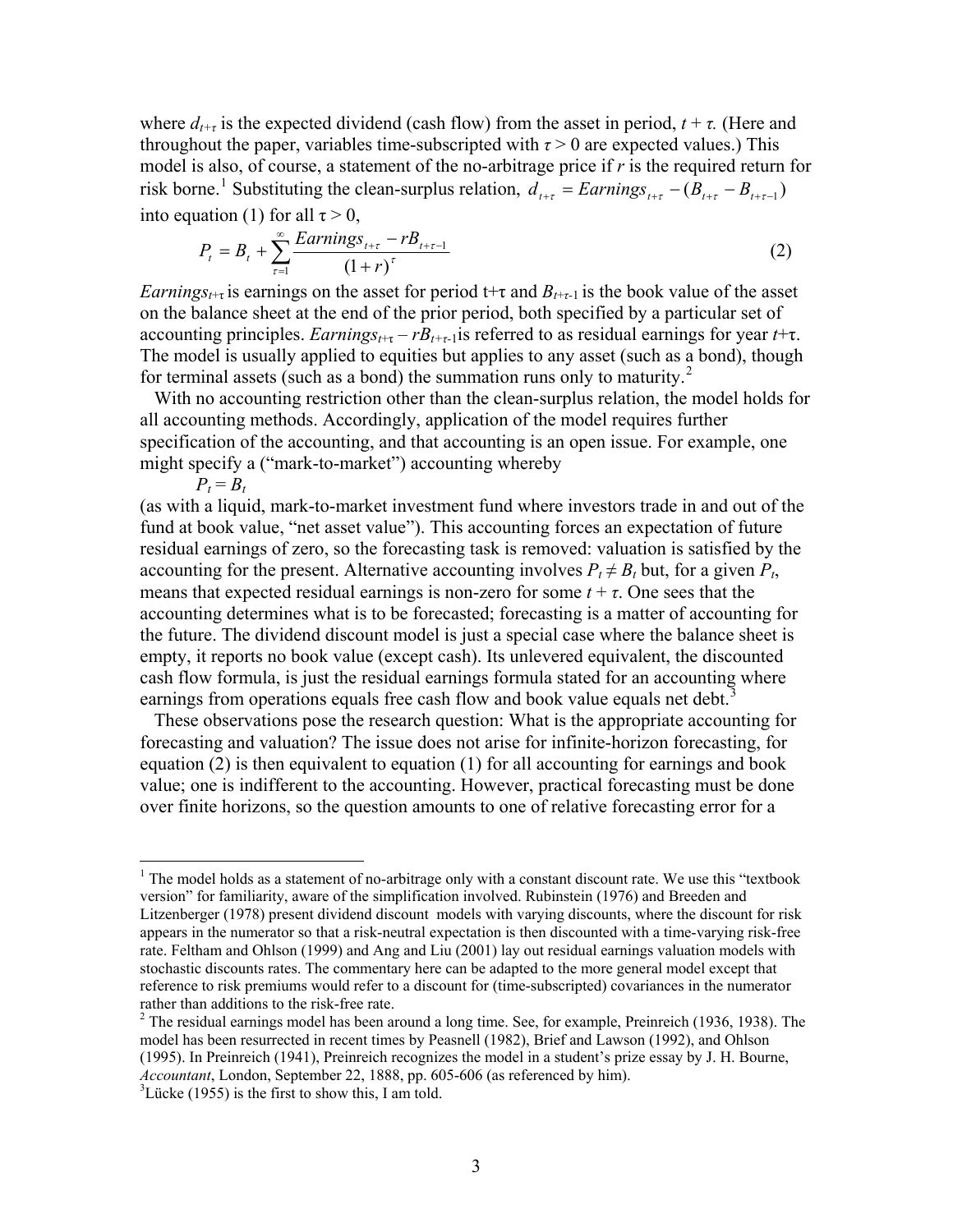given forecasting horizon.<sup>[4](#page-4-0)</sup> As with all forecasting, that question might be addressed in terms of assessed error distributions and the standard statistical metrics for evaluating those distributions. But now the accounting also enters in.

 For a finite forecasting horizon, T, the dividend discount model (1), is stated (consistent with no-arbitrage) as

$$
P_{t} = \sum_{\tau=1}^{T} \frac{d_{t+\tau}}{(1+r)^{\tau}} + \frac{P_{t+T}}{(1+r)^{T}}
$$
(1a)

By substituting earnings and changes in book value for dividends, it follows that (for all accounting for earnings and book value),

$$
P_{t} = B_{t} + \sum_{\tau=1}^{T} \frac{Earning_{t+\tau} - rB_{t+\tau-1}}{(1+r)^{\tau}} + \frac{P_{t+T} - B_{t+T}}{(1+r)^{T}}
$$
(2a)

The last term is the amount of value omitted from the balance sheet at *t+T* under the specified accounting; that is,  $P_{t+T} - B_{t+T}$  is the error in the balance sheet in capturing value at the forecast horizon. (It is referred to as the "continuing value" or "terminal value" in text books.) Accordingly, a given accounting can be evaluated by the amount of valuation error it produces (in expectation) in the balance sheet for a given forecast horizon. For a particular accounting where  $P_t \neq B_t$  but the accounting is expected to add earnings to book value in the future such that  $P_{t+T} = B_{t+T}$ , the accounting yields zero error for the specified *T* (and correspondingly, residual earnings after *T* are expected to be zero). The case of  $P_t = B_t$  is a special case, of course, where there is no error at time,  $t^2$ . The claimed dominance of accrual-accounting valuation over discounted cash flow analysis (cash accounting) for equity valuation in based on the observation that  $P_{t+T}$  $B_{t+T}$  is typically greater under discounted cash flow analysis: book value under discounted cash flow valuation records only net debt and, as net debt is typically positive (yielding negative book value of equity),  $P_{t+T} - B_{t+T}$  is greater than  $P_{t+T}$ .

 However, in evaluating ex ante error for a particular accounting specification, one must recognize that accounting reports an income statement as well as a balance sheet. Under the no-arbitrage condition, successive prices (cum-dividend) are reconciled such that

$$
P_{t+T} = \frac{P_{t+T+1} + d_{t+T+1} - P_{t+T}}{r}
$$
\n(3)

Substituting the accounting relation,  $d_{t+T+1} = Earnings_{t+T-1} - (B_{t+T+1} - B_{t+T}),$ 

 $\overline{a}$ 

$$
P_{t+T} = \frac{Earnings_{t+T+1} + P_{t+T+1} - B_{t+T+1} - (P_{t+T} - B_{t+T})}{r}
$$
(4)

This substitution recognizes that the stock return in the numerator of equation (3) is always equal to earnings plus the change in the premium over book value in the balance sheet for the earnings period. If the expected change in premium—the error in the

<span id="page-4-0"></span><sup>&</sup>lt;sup>4</sup> For terminal investments, cash accounting typically suffices (as it does in bond valuation). Indeed, it is the practical problem of finite horizon forecasting for going-concern (infinite-horizon) assets that accrual accounting potentially plays a role. This point is at the crux of the discussion in Penman and Sougiannis (1998), Lundholm and O'Keefe (2001a), Penman (2001) and Lundholm and O'Keefe (2001b) on valuation errors from alternative models. See also Francis, Olsson, and Oswald (2000) and Corteau, Kao, and Richardson (2001).

<span id="page-4-1"></span><sup>&</sup>lt;sup>5</sup> One might also add that an accounting system dominates when  $P_{t+T} = B_{t+T}$  is satisfied for a smaller *T*.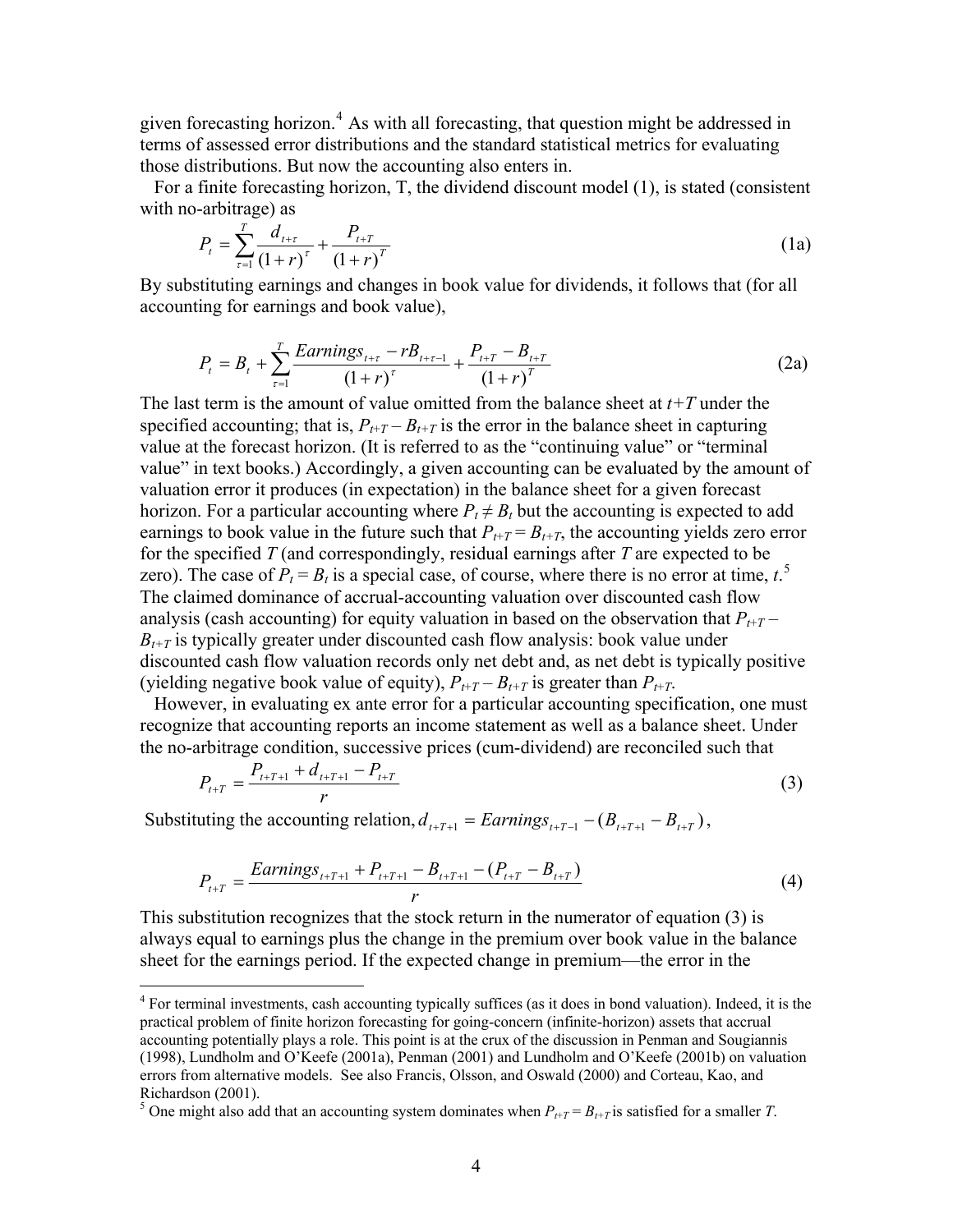balance sheet—is zero, then the expected return equals expected earnings. Thus, just as price equals capitalized expected return, so price is given by capitalized expected earnings:

$$
P_{t+T} = \frac{Earning_{t+T+1}}{r}
$$

Accordingly, even though accounting principles produce error in the balance sheet, this is not important if balance sheet errors cancel:  $P_{t+T}$  is recovered by capitalizing earnings, and a valuation can be implemented by applying the finite-horizon dividend discount model in (1a) with  $P_{t+T}$ , so determined, as a terminal value.

 The idea that error in the balance sheet is unimportant to earnings measurement when that error is a constant was once (in textbooks of old) called the canceling error principle.<sup>[6](#page-5-0)</sup> Earnings are just the change in book value (adjusted for net dividends), by the clean-surplus equation, so the effect on earnings from error in the ending balance sheet is canceled by error in the opening balance sheet. The principle is demonstrated in instruction to first-year accounting students: R&D expense and earnings are the same whether one capitalizes and amortizes R&D expenditures or expenses them immediately provided there is no growth in R&D expenditures. In a valuation context it implies that one is indifferent between two accounting systems that have very different errors in the balance sheet (R&D capitalization versus expensing, for example) if those errors cancel. Even though discounted cash flow analysis has much value missing from the balance sheet (such that typically  $P_{t+T} - B_{t+T} > P_{t+T}$ ), it survives without error if one expects the premium of price over net debt to be constant.

 Penman (1997) adds an accounting feature, *g*, that produces a constant error in expected earnings, in addition to error in the balance sheet, such that  $P_{t+T+1} - B_{t+T+1} = g(P_{t+T} - B_{t+T+1})$  $B_{t+T}$ ). This is accounting that depresses earnings (as well as book values). (Feltham and Ohlson (1995) show that conservative accounting induces this feature as well as balance sheet error.) Correspondingly, residual earnings are expected to grow at the rate, *g*, and this growth rate, induced by the accounting, can be incorporated in the valuation with a capitalization at  $r - g$  rather than  $r$ :

$$
P_{t+T} = B_{t+T} + \frac{Earnings_{t+T+1} - rB_{t+T}}{r-g}
$$

<u>.</u>

Accordingly, valuation can tolerate not only error in the balance sheet but also error in the income statement. But note that the growth rate is a property of the accounting for earnings and book values; adding a growth rate to the denominator is a result of accounting with both error in the balance sheet and error in the income statement that results in expected growth in premiums over book value.

 Empirical work in Penman and Sougiannis (1998) and Francis, Olsson, and Oswald (2000), compares valuation errors of accrual-based valuation models and cash flow models against observed prices, and broadly affirms that accrual models (based on U.S. GAAP) produce lower valuation error relative to observed prices for a variety of forecast horizons. Consistent with the above, they show, however, that the error with accrual accounting is higher when the premium over book value is higher and when changes (growth) in the premium are expected.

<span id="page-5-0"></span><sup>&</sup>lt;sup>6</sup> Easton, Harris, and Ohlson (1992) first invoked the idea in a valuation setting. Ohlson (2005) elaborates.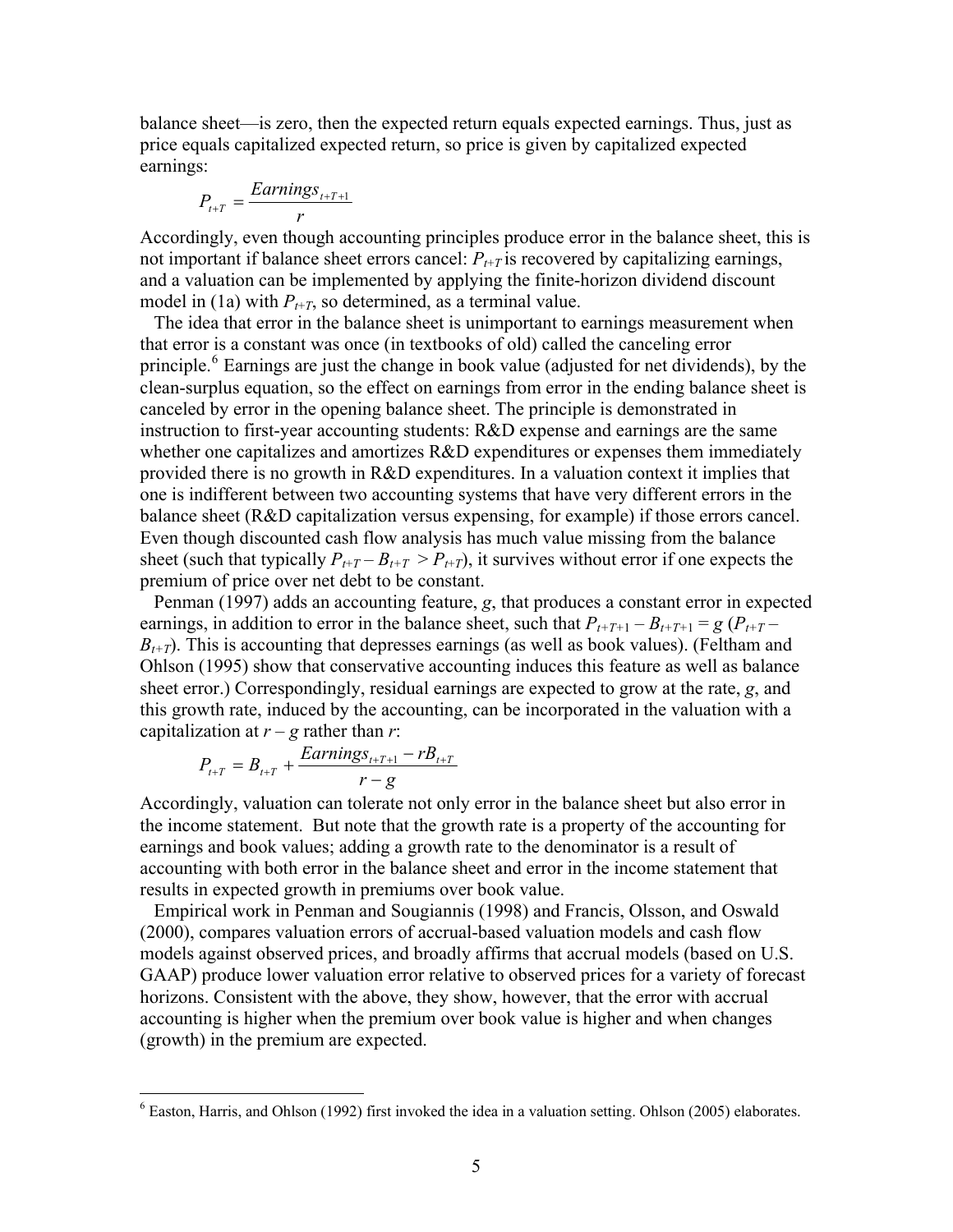However, little accounting theory has been advanced for evaluating different (accrual) accounting methods for forecasting and valuation. The field is wide open. But it is an important one. Indeed it is at the heart of accounting design and forecasting for valuation. With an eye on the error criterion, one might suggest that the best accounting would be fair value accounting that sets  $P_t = B_t$ : a perfect balance sheet with  $T = 0$  that the removes the need for forecasting. Essentially, accountants do all the forecasting for the investor and analysts disappear. The movement amongst standard setters for fair value accounting and an asset-liability approach (rather than an income statement approach) seems to be inspired by the idea of developing a better balance sheet. So are the prescriptions of those who argue that more "intangible" assets should be recorded on the balance sheet. However, while this accounting may appear to reduce balance sheet error, the question is ultimately that of average ex post valuation error using both income statements and balance sheets. Indeed fluffy asset values from Level-3 fair value guesstimates may produce large errors in term of investment outcomes, for imprecise estimates in the balance sheet are compounded in the income statement.<sup>[7](#page-6-0)</sup> The idea that "better" balance sheet accounting produces a better accounting for valuation is misdirected: It ignores the canceling error notion. Historical cost accounting leaves value off the balance sheet, but focuses on earnings which, we have seen, has an important role reducing the error from an accounting system.<sup>[8](#page-6-1)</sup> So there is no problem with omitted intangible assets, for example, if earnings from the assets are flowing through the income statement. For the case where  $P_t \neq B_t$ ,

$$
P_{t} = B_{t} + \frac{Earnings_{t+1} - rB_{t}}{r} = \frac{Earnings_{t+1}}{r}
$$

if  $P_{t+1} - B_{t+1} = P_t - B_t$ . If conservative accounting is applied such as to depress earnings,  $P_{t+1} - B_{t+1} = g(P_t - B_t)$  and residual earnings are expected to growth at the rate, *g*. The valuation is accordingly modified to accommodate this accounting

$$
P_t = B_t + \frac{Earnings_{t+1} - rB_t}{r - g} \tag{5}
$$

 The Coca-Cola Company has an important brand asset missing from the balance sheet (giving it a price-to-book ratio of about 5), but is easy to value from its earnings on that brand with this simple formula.<sup>[9](#page-6-2)</sup>

 These points aside, clearly much research needs to be done. The main point here is that forecasting must entertain accounting but the evaluation of appropriate accounting (for valuation) must also entertain its use in forecasting. Accordingly, accounting prescriptions might move away from pure accounting concepts (such as "measurement attributes" and definitions of assets and liabilities that absorb much of the current FASB and IASB deliberation documents) to the utilitarian focus on forecasting. Vague accounting concepts such as "reliability" might then take on some bite with a focus on average ex post valuation error. Standard metrics for efficient forecasting might be

 $\overline{a}$ 

This follows because earnings are affected by error in both the opening and closing balance sheet.<br><sup>8</sup> Oblean and Zhang (1008) compare income etatement and balance sheet ecocupting. CEASA's W

<span id="page-6-1"></span><span id="page-6-0"></span>Ohlson and Zhang (1998) compare income-statement and balance-sheet accounting. CEASA's White Paper No. 2 compares fair value accounting and historical cost accounting for valuation. See Nissim and Penman (2007). Penman (2009) applies these ideas in evaluating the accounting for intangible assets.

<span id="page-6-2"></span> $<sup>9</sup>$  See Penman (2010, p. 500) for an example.</sup>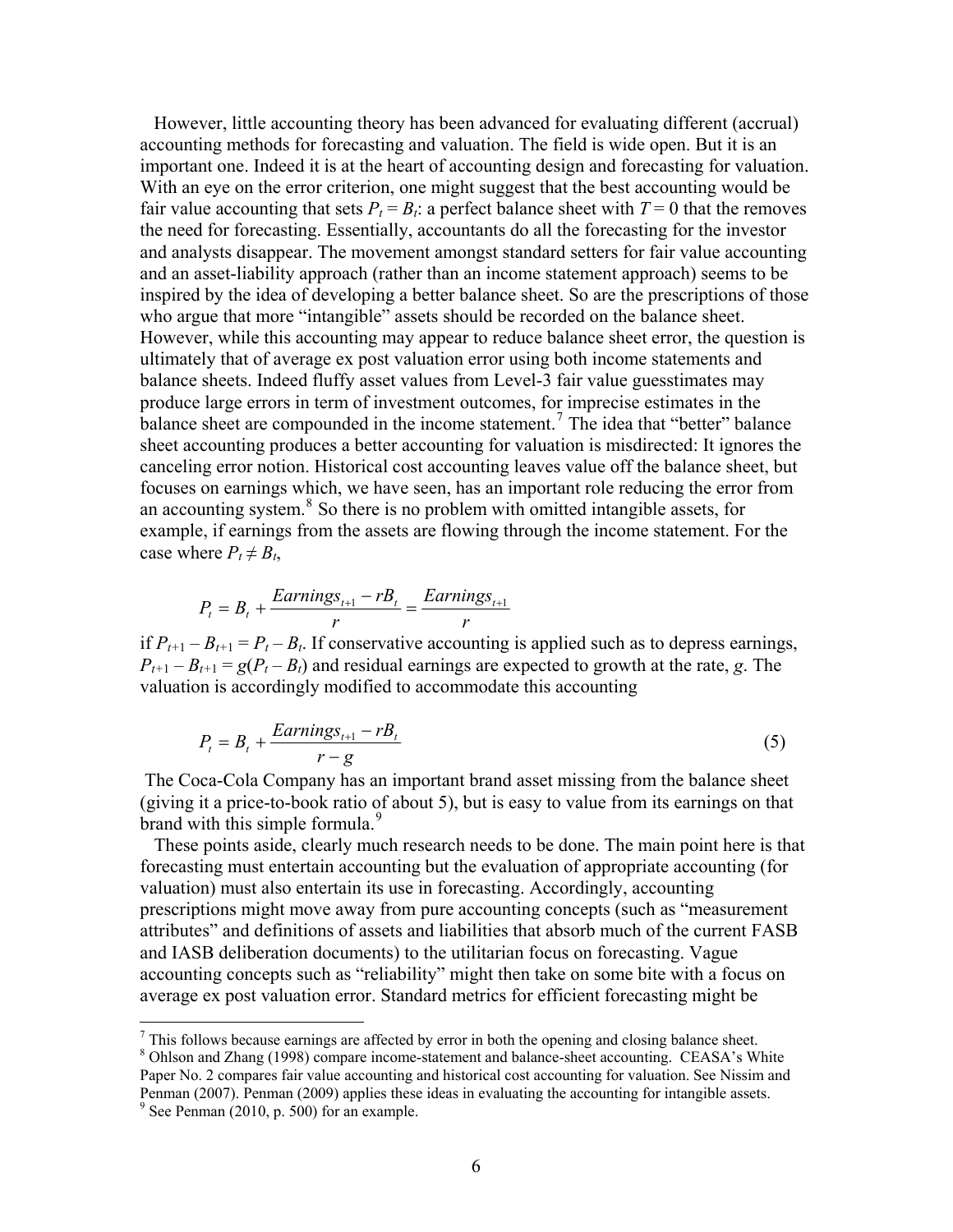exploited for the task. Fair value accounting and historical cost accounting might be evaluated with the question: How does the accounting help or frustrate the practical task of forecasting and valuation?

*Accounting Feature 2.* It is clear from valuation model (2) that the division of value between current book value and expected future earnings is also a matter of accounting: The difference between price and book value is just the amount of value that the accounting has not yet booked to book value, and that amount will differ for different accounting specifications. Accordingly, it is the accounting for the present that determines the transition from book values and past earnings and dividends to future earnings.

 As a statistical model, forecasting might be represented as applying transitional parameters to current and past accounting numbers. For example, with a linear specification,

$$
Earn_{t+1} = \beta_1 Earn_t + \beta_2B_t + \beta_3d_t + \varepsilon_{t+1}
$$
\n
$$
\tag{6}
$$

(with  $\varepsilon_{t+1}$  mean zero). The parameters are often estimated from the data. Early research (that conditioned earnings forecasts on past earnings alone) took that approach. Lintner and Glauber (1967) Ball and Watts (1972) estimated a martingale, with drift, for the earnings process and subsequent papers applied Box-Jenkins techniques, popular at the time, to earnings time series. But the process is generated by the accounting and this process should direct the forecasting. This is easily seen in the case where mark-tomarket accounting for book value yields  $P_t = B_t$ . In this case,  $\beta_1 = 0$ ,  $\beta_2 = r$ , and  $\beta_3 = 0$ , by construction of the accounting that yields a forecast of residual earnings for *t*+1 equal to zero. A martingale process in earnings (that sets  $\beta_1 = 1+r$ ,  $\beta_2 = 0$ , and  $\beta_3 = -r$ , thus accommodating a drift term for retention) implies a valuation model where book value is irrelevant:  $P_t = \frac{(1+r)Earnings_t}{r} - d_t$ , that is, the cum-dividend trailing P/E ratio =  $(1+r)/r$ . (It should be easy to see that this forecasting applies in the case of constant balance-sheet errors earlier.) More generally, the parameters in forecasting equation (6) embed accounting principles, along with the required return. This point is made vividly in Ohlson (1995) which specifies linear dynamics dictated by the accounting, such that the earnings forecast is a weighted average of the book value forecast and the "martingale" earnings forecast above, with the weights determined by the accounting for earnings and book value. Accordingly, in the general case, the  $\beta$  coefficients in equation (6) involve both the required return and accounting process features.

 By depicting forecasting as a process that applies parameters dictated by the accounting, we make the point of linking forecasting to accounting. However, it is unlikely that accounting numbers are generated by a stationary process. For this reason, practical forecasting usually forecasts by modeling pro forma future financial statements with interperiod relations changing period-to-period as indicated by both an analysis of the business and an analysis of the (quality of) accounting. (This is not to exclude parametric approaches to forecasting, however.) Accounting Feature 3 talks to the issue of building earnings forecasts from the components of pro forma financial statements.

*Accounting Feature 3*. The point that the accounting structure should be incorporated in forecasting is straightforward. Earnings and book values build in the accounts from more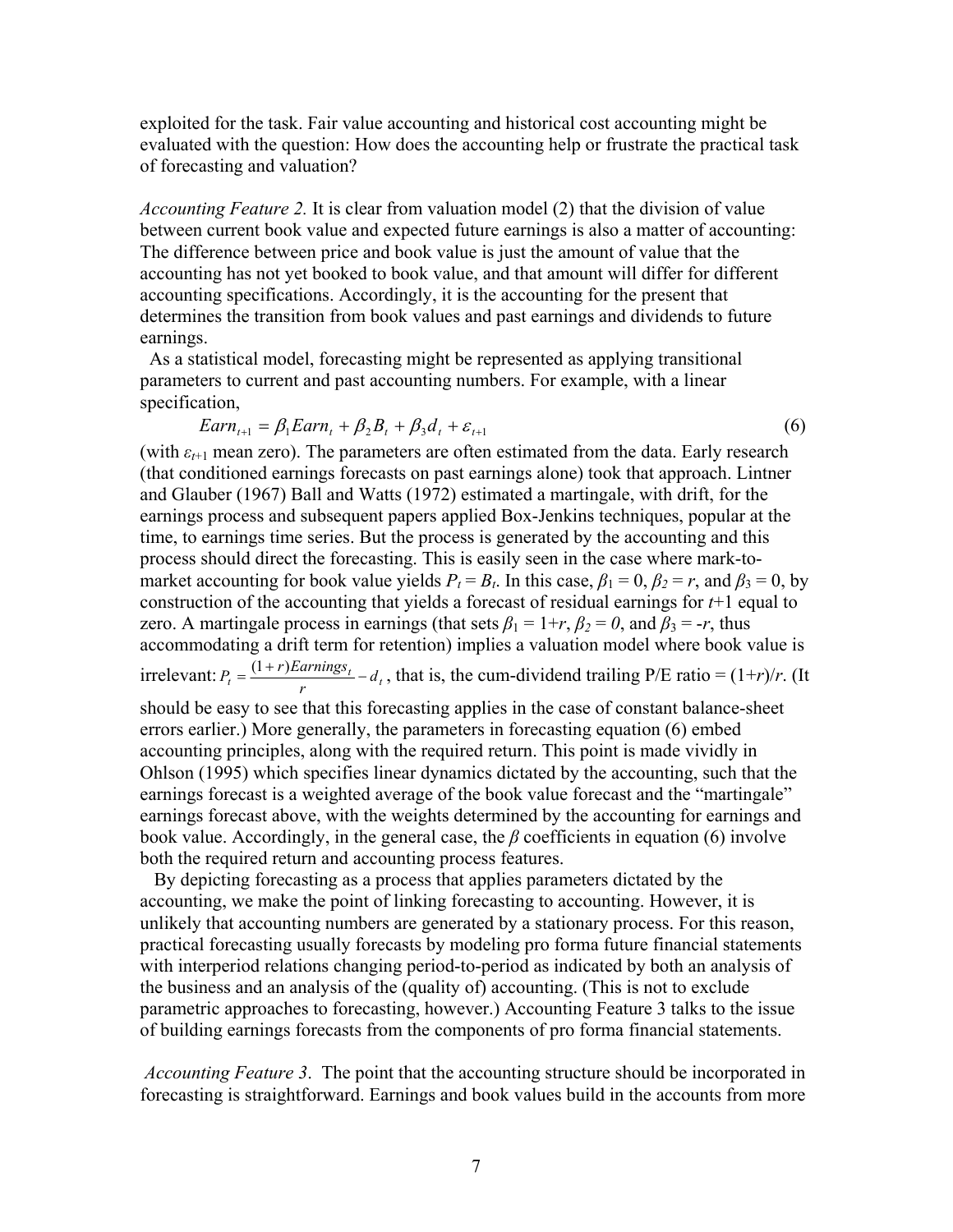elementary numbers, and the forecaster understands that one cannot be worse off by expanding the information set (subject to the costs involved), particularly when the elements tie to features of the business. The breakdown of earnings and book value in the forecasting equation (6) into components recognizes that, to constrain the  $\beta$  coefficients to be the same for all components losses information: Different components of earnings have different "persistence."

 While the point may be obvious, it was not always so. As mentioned, researchers once carried out earnings forecasting by estimating univariate time-series models for earnings. That research concluded that it is quite difficult to develop a statistical model that "beats" a simple martingale with drift. However, Freeman, Ohlson, and Penman (1982) showed that, with the addition of just one predictor – book value – one could readily do so. The issue is not one of statistics, nor solely of expanding the information set, but an issue of expanding the information set in a way that that is consistent with the structure of the accounting: Earnings and book value "articulate" as a matter of accounting and articulate to indicate future earnings and value. Exploiting this structure for both forecasting and valuation is the focus of modern financial statement analysis.<sup>[10](#page-8-0)</sup>

 Less appreciated is the point that accounting relations constrain a forecast and thus disciplines forecasting. In honoring the structure, a forecaster cannot go beyond an earnings number that is justified by articulated balance sheets and cash flow statements. A forecast of cash flow is disciplined by forecasted balances sheets and income statements. Forecasting can tend to speculation and disciplining speculation (in a "bubble" period, for example) must be seen as a desirable attribute. How often does statistical fitting produce forecasts outside of these bounds? Bound to parameter estimates (in sample) that are then applied out-of -ample, the answer is likely to be often.

### **Risk and Accounting**

 $\overline{a}$ 

The observant reader will have noticed that, while the required return, *r*, appears in the valuation models, it has been swept under the rug in the discussion. When it comes to forecasting, the required return (discount rate) cannot be ignored, for the forecasting parameters in equation (6) embed not only the accounting but also the discount rate (as the special cases discussed there demonstrate). In short, one can not get very far in valuation without the specification of the discount rate, or more specifically, the risk premium required over the risk-free rate.

 Practical valuation looks to asset pricing in finance to supply the risk premium. Risk in valuation is summarized by moments of the joint error distribution of forecasts, and asset pricing develops models that price these distributions. Asset pricing models are based on assumptions on the form of the distribution or utility functions (as with the Capital Asset Pricing Model), or assumptions of no arbitrage (an in no-arbitrage asset pricing models). Or models are developed simply from observed correlations between attributes and returns and between asset returns and conjectured common factor-mimicking portfolios. The Fama and French three-factor model that includes factors related to size and book-tomarket (as well as the market return) appears to be the premier model of this type. All

<span id="page-8-0"></span><sup>&</sup>lt;sup>10</sup> Many of the papers that incorporate accounting line items in forecasting and valuation are referenced in Penman and Zhang (2006) (which itself explicitly exploits the accounting structure to forecast earnings and to price earnings).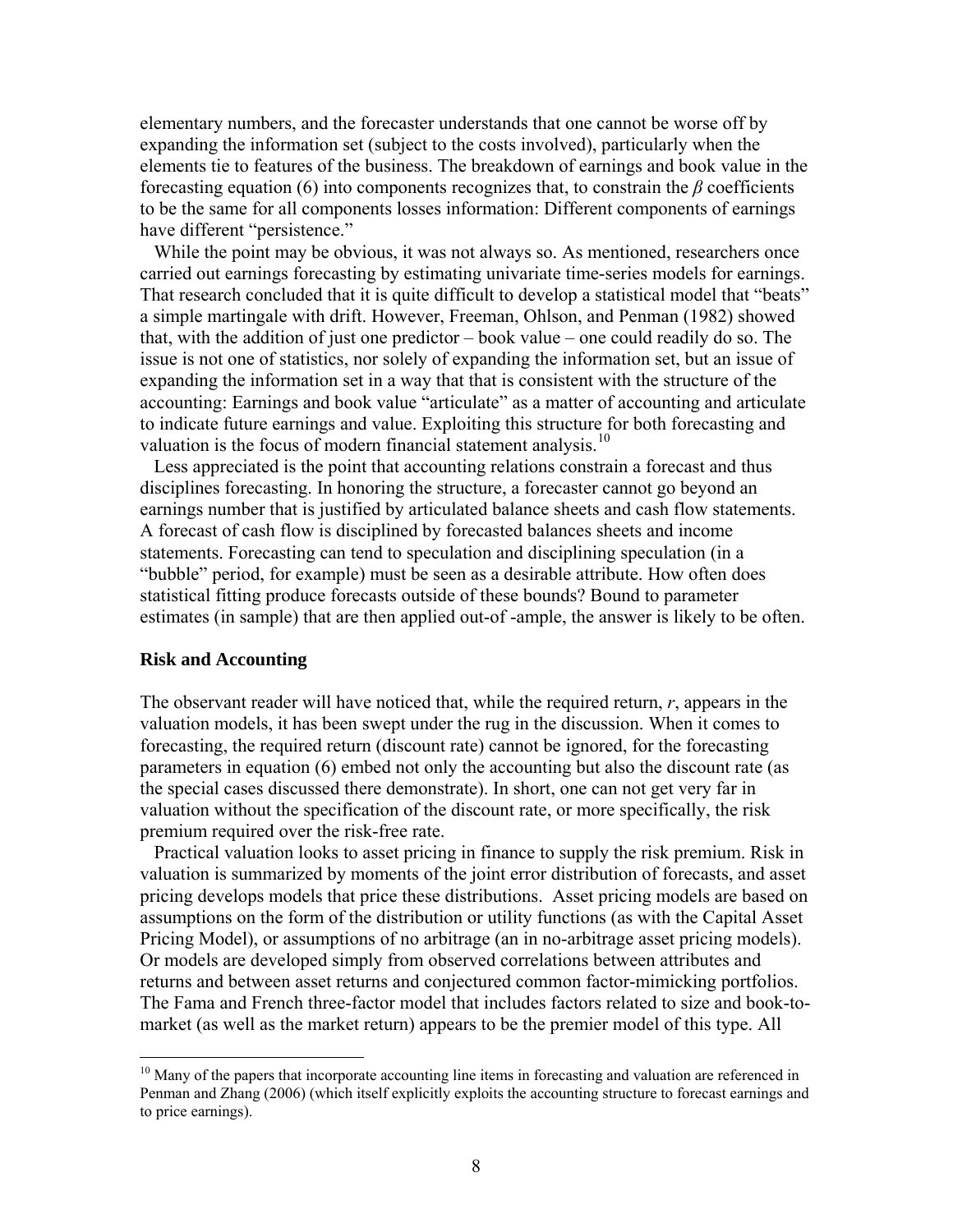models recognize the diversification property: Risks across assets are less than perfectly correlated so is reduced by diversification (without cost in a frictionless market); the investor is exposed only to common factors that cannot be diversified away, so covariances must be taken into account.

 However, application of these models brings one to a screeching halt. Despite the important theoretical insights, asset pricing has been remarkably unsuccessful; after 50 years of endeavor, we have little faith in estimating the risk premium for a given asset.<sup>[11](#page-9-0)</sup> From an accounting-based valuation perspective, the attribution of the risk premium to book-to-price (by Fama and French) is especially confusing given that valuation model (2) sees book-to-price as an outcome of a valuation rather than an input to determine the discount rate for that valuation.

 Might accounting provide some insight and remedy? There have been some attempts. Beaver, Kettler, and Scholes (1970) estimated "accounting betas" and Rosenberg (1975) estimated "fundamental betas" based on accounting risk measures that became the initial product for the BARRA firm. The Beaver, Kettler, and Scholes idea of an accounting beta is appealing. No-arbitrage asset pricing models see the risk in expected dividends in model (1) as coming from the covariance of dividends with a kernel in the economy (market-wide dividends in the CAPM, for example).<sup>[12](#page-9-1)</sup> Applying the same idea to accounting-based valuation in (2), covariance of a firm's earnings with economy-wide earnings seemingly substitutes. Feltham and Ohlson (1999) make the substitution and Christensen and Feltham (2009) explore the idea further. In a recent promising paper, Nekrasov and Shroff (2009) show that cost-of-capital estimates based on estimated covariances between firm-specific return of equity and market-wide return on equity produce average valuations errors (relative to market price) that are smaller than those from cost-of-capital estimates supplied by the CAPM. Further, adding similar betas for earnings associated with market capitalization (size) and book-to-market produce smaller valuation errors than those from the Fama and French three-factor model. Research in finance is now estimating "cash-flow betas" based on accounting numbers—earnings and book rates-of-return actually, not cash flows (despite the name)—and is finding that the estimates clear up some puzzles presented by betas estimated from stock returns.<sup>[13](#page-9-2)</sup>

 *Accounting Feature 3* facilitates this type of endeavor. First, earnings and return on equity can be broken down into their structural components (such as leverage, profit margins, and asset turnovers) to gain more insight into the determinants of the covariance; one evaluates both sales risk and margin risk in market downturns (for example), rather than the aggregate. Penman (2010, Chapter 18) supplies an (untested) framework for doing so. Second, the accounting structure supplies a solution to a very practical problem that came to the fore during the financial crisis of 2008. Financial engineering, the modeling of risk that came into disrepute during the crisis, typically understands risk from the history of prices and returns. But the state space is not necessarily revealed from the history, particularly the rare events with which extreme

<u>.</u>

<span id="page-9-0"></span> $11$  A few years ago, I made a casual survey of textbooks and research papers for the size of the market risk premium they were estimating or suggesting that students use in application of the CAPM. The numbers ranged from 3 percent to 9.2 percent. This is a large range, with the error in any estimate multiplicatively magnified by errors in estimated betas applied to determine the required return. See also a survey of 150 textbooks by Pablo Fernandez at Hhttp://ssrn.com/abstract=1473225.

<span id="page-9-2"></span><span id="page-9-1"></span><sup>&</sup>lt;sup>12</sup> The reference is to the numerator covariance in the no-arbitrage valuation models discussed in footnote 1.<br><sup>13</sup> See, for example, Cohen, Polk, and Vuolteenaho (2009).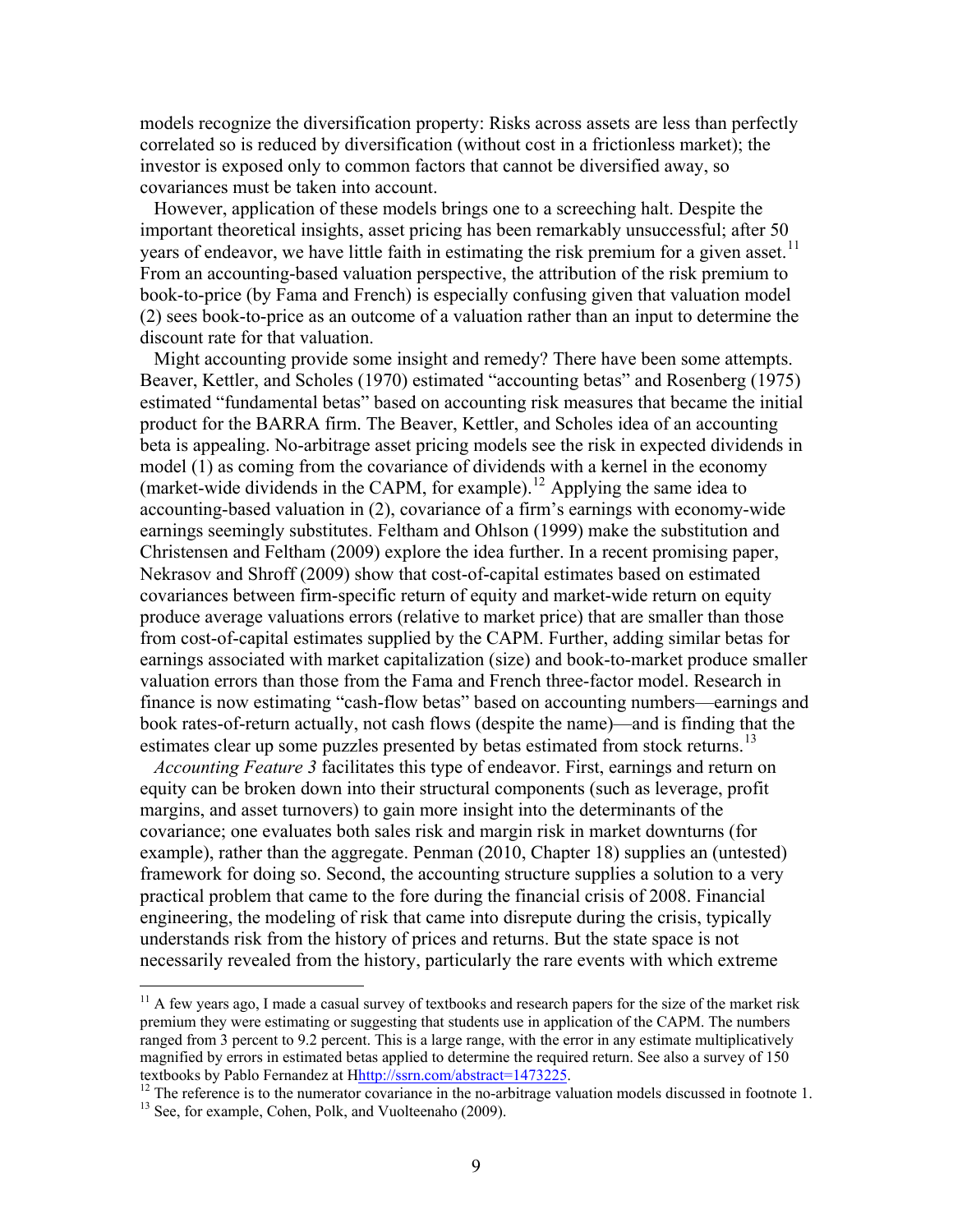"tail risk" is associated. However, one can simulate outcomes by tracing their forecasted effect through to earnings outcomes via the structure of the accounting system. The forecast of a lattice of outcomes replaces the forecast of expected values earlier in this paper. A valuation model then reduces each alternative paths to a value and a return outcome, and a profile of return outcomes under all hypothesized conditions is developed, including a perfect-storm (tail) outcome that might not be in the history. Feasible scenarios must be specified, of course, so the modeling does not protect against outcomes unimagined. Penman (2010, Chapter 18) provides examples.

 However, this point aside, an important element is missing in the examination of accounting betas: accounting itself. Earnings and its covariance with market-wide earnings depend on how the accounting for earnings is done. A covariance between mark-to-market earnings and economy-wide mark-to-market earnings may be different from that for historical cost accounting (or the "mixed accounting model" of GAAP and IFRS). Indeed, the accounting might act quite perversely. Conservative accounting, widely practiced, depresses income when a firm grows investments. This induces a negative covariance between a growing firm's earnings and market-wide earnings if investments are made when the broad economy is up. The income deferred by conservative accounting is realized when investment slows, increasing earnings (as shown empirically in Penman and Zhang (2002)), and this is likely to happen when the economy is down.

 There are three cases where accounting betas (or "cash-flow betas") will work. First, if mark-to-market accounting were employed for all assets (such that  $P_t = B_t$ ), then earnings equal returns, so the accounting beta equals the return beta. The accounting records shocks to value immediately, so is revealing of the risk to value. Second, the same applies for the (constant-balance-sheet-error) accounting where  $P_t \neq B_t$ , but  $P_{t+\tau+1} - B_{t+\tau+1} = P_{t+\tau}$  $B_{t+\tau}$ , all  $\tau > 0$ . Here, again, earnings equal returns, as the comparison of equations (3) and (4) indicate. Third, in the case of the Penman (1997) generalization of constant errors in both the balance sheet and the income statement where  $P_{t+\tau+1} - B_{t+\tau+1} = g(P_{t+\tau} - B_{t+\tau})$ , all  $\tau > 0$  returns and earnings differ only by a constant (and a constant cannot affect covariances).

 Presumably none of the three forms of accounting is practical for all assets in the economy. Historical cost accounting, as practiced, typically tends to smooth earnings (shocks) over time. Indeed, there is a tension in the structure of accounting between risk revelation and earnings forecasting. Mark-to-market accounting records shocks immediately, but earnings cannot forecast future earnings ( $\beta_1 = 0$  in the forecasting equation (6)). Historical cost accounting, with its emphasis of the income statement, produces earnings that are indicative of future earnings ( $\beta_1 \neq 0$ ). But to produce this predictability, historical cost accounting not only jeopardizes the risk-revealing property of mark-to-market accounting, but smoothes earnings overtime. Predictability is enhanced, but presumably the ability of earnings to report shocks to value is reduced.

 Is there a feature of historical cost accounting that might be risk revealing? The answer is yes. What follows is conjectural, though it is backed up with some empirical evidence. A fourth accounting feature links accounting to risk:

*Accounting Feature 4*. Accounting defers earnings recognition under uncertainty.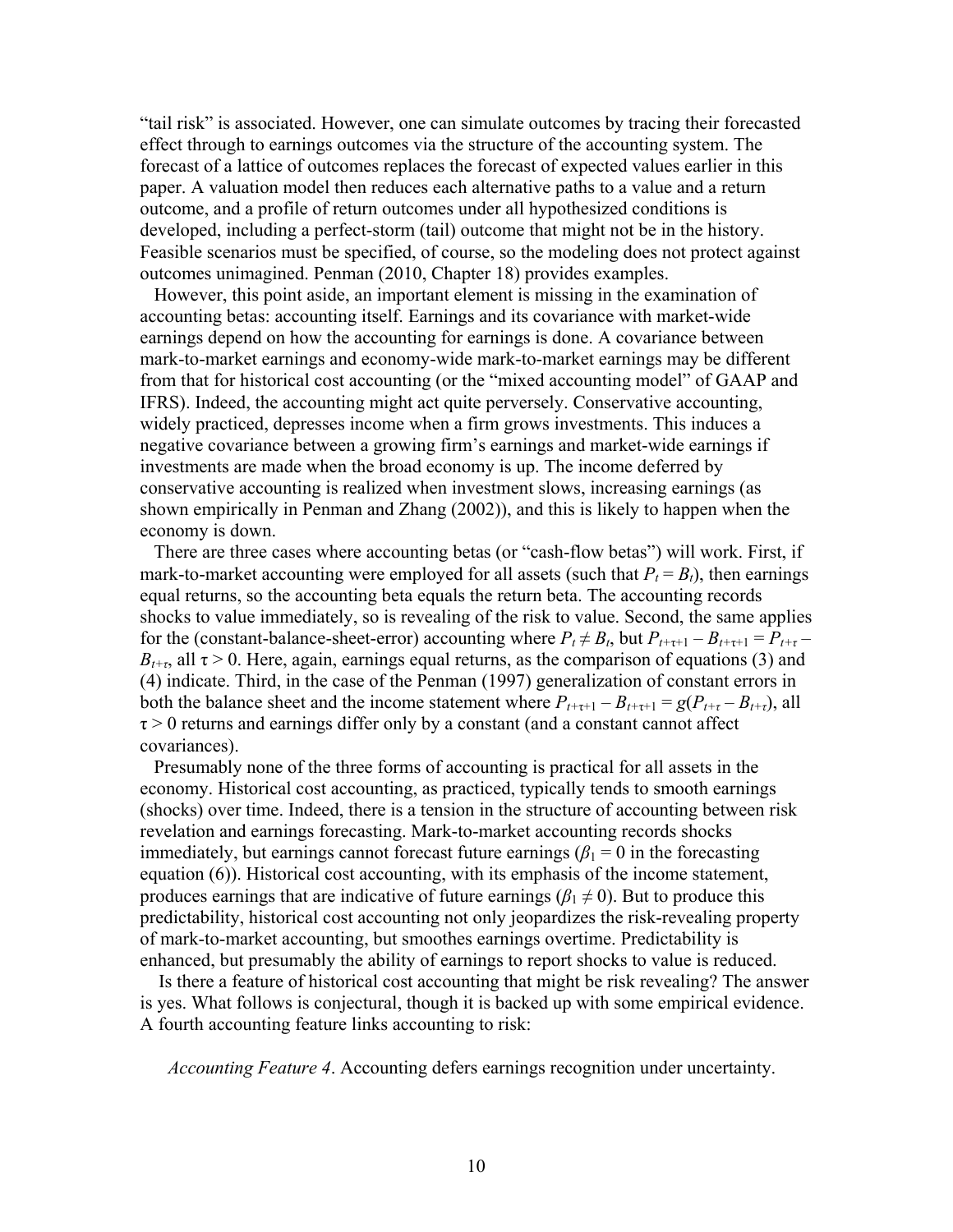The accounting principles that allocate earnings to periods embed a risk assessment with the effect that, when earnings are uncertain, they are deferred to the future. In accounting parlance, earnings are "unrealized" until certain "realization" criteria -- typically a confirmed sale in the market -- are met. Those criteria have to do with the resolution of uncertainty. Typically, "receipt of cash must be reasonably certain" and cash (or assets close to cash, like receivables recognized at the same time as revenue) are low-beta assets. Deferred earnings produce growth, because interperiod allocation implies that more future earnings mean lower current earnings and thus higher future earnings relative to current earnings. Accordingly, accounting under uncertainty creates growth such that growth is an indication of risk.

 Deferring income to the future rather than booking it to earnings and book value in the present is referred to as conservative accounting (and the name is warranted if the accounting is in response to risk). In applying the deferral principles, IFRS and (particularly) U.S. GAAP accounting are conservative.<sup>[14](#page-11-0)</sup> Models of conservative accounting in Feltham and Ohlson (1995) and Zhang (2000) show how conservative accounting creates growth.<sup>[15](#page-11-1)</sup> Ceteris paribus (holding real activity constant), conservative accounting reports lower current earnings and higher long-term earnings, but continued application of conservative accounting shifts earnings from the short-term to the longterm. The features are by construction of the accounting. Conservative accounting that we suggested upsets covariances between earnings and market-wide earnings as a measure of risk, now plays a positive role in risk revelation.

 The idea of earnings deferral aligning with risk is merely suggestive; in a market where only systematic risk is priced, it would have to be that growth created by the accounting bears on outcomes correlated with common factors such as the market portfolio in CAPM pricing. But note that investors typically see growth as risky. "Growth" funds, for example, are deemed to yield higher expected returns than "income" funds and correspondingly are deemed to be higher risk. In valuation practice one usually regards the "terminal value" part of a valuation as relatively uncertain, based as it is on long-term growth prospects. Fundamental investors have always discounted growth, understanding that in most cases it can be competed away. Relative to their forecasts for the short-term, analysts' long-term growth estimates perform poorly against actual realizations, indicating they contain considerable uncertainty. And we know that leverage adds earnings growth but also adds risk.<sup>[16](#page-11-2)</sup> The idea has currency in asset pricing in finance, though the growth referred to there is expected growth in dividends.<sup>[17](#page-11-3)</sup>

Though the idea is conjectural, three papers support it.

 $\overline{a}$ 

<span id="page-11-0"></span> $14$  For example, (risky) research and development and brand-building expenditures are expensed immediately rather than capitalized in book value and amortized against income in the future. Liabilities tend to be booked while (intangible) assets are omitted from the balance sheet. The practice of "recognizing losses early" while deferring gains (in the application of the lower-of-cost-or-market rule, for example) is a hallmark of conservative accounting. All create growth, ceteris paribus.<br><sup>15</sup> The accounting effects are demonstrated with examples in Penman (2010, Chapter 16).

<span id="page-11-1"></span>

<span id="page-11-2"></span><sup>&</sup>lt;sup>16</sup> For a demonstration, see Penman (2010, Chapter 13).

<span id="page-11-3"></span><sup>&</sup>lt;sup>17</sup> See, for example, Menzly, Santos and Veronesi (2004) and Lettau and Ludvigson (2005). In the theory of finance, a low-risk asset is one that protects consumption during bad states of the world. Firms with value in anticipated growth are likely to he hit more in bad times rather than providing a safe haven.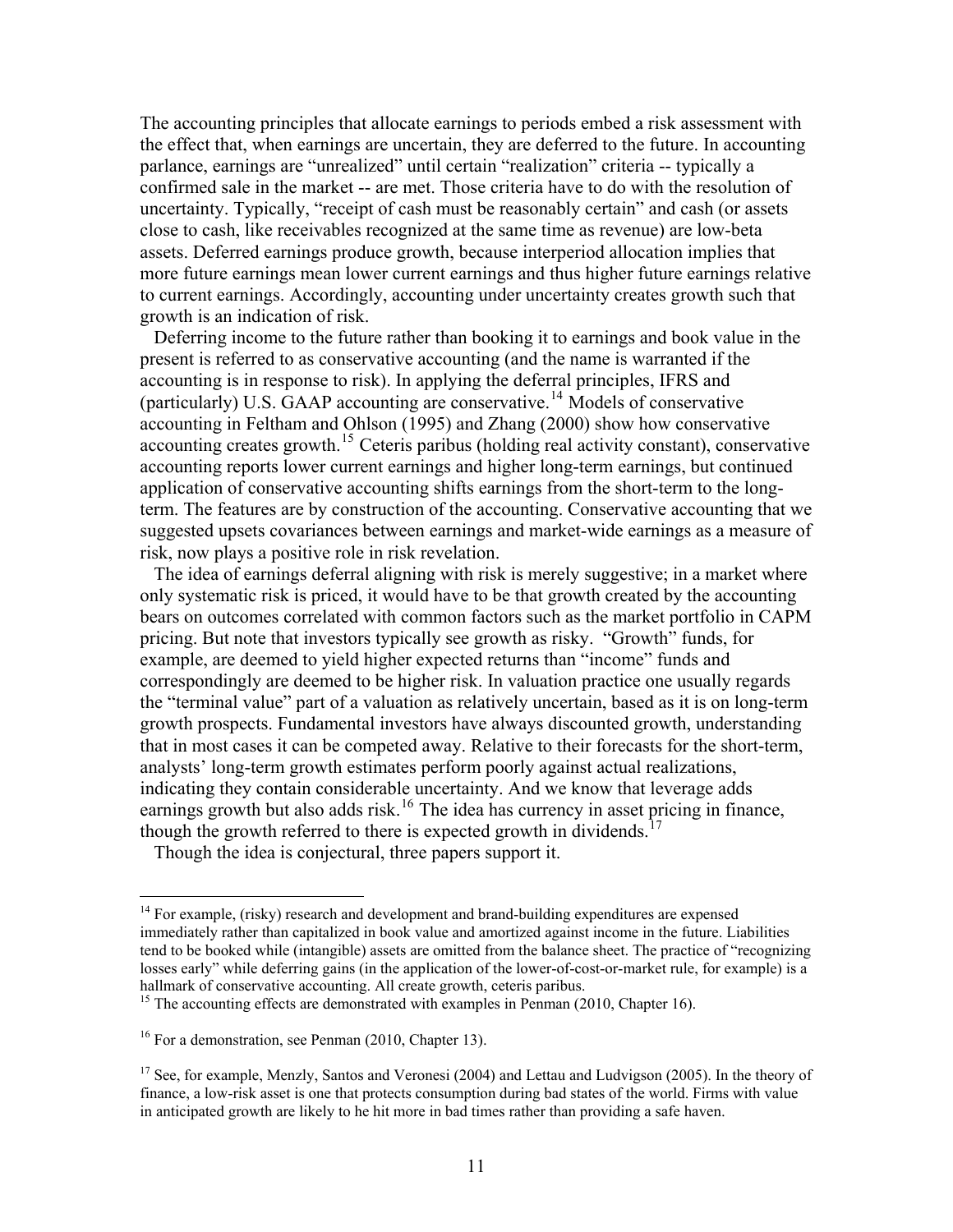First, Ohlson (2008) shows that one can, in principle, design an accounting where earnings growth is fully revealing of risk and the required risk premium. The model is an elucidation of the permanent income model where  $\beta_1 = 1+r$ ,  $\beta_2 = 0$ , and  $\beta_3 = -r$  in equation (6), but where the accounting defers earnings such that the growth rate in earnings is equal to the risk premium in *r* and, correspondingly, that growth rate indicates the covariance of unexpected earnings,  $\varepsilon_{t+1}$  in equation (6) with the economy-wide common return. The model predicts that price-to-book indicates expected returns (positively) rather than book-to-price as in the Fama and French correlations. With  $r =$ risk-free rate  $+$  risk premium and  $g =$  risk premium, growth and the risk premium cancel in valuation. So a valuation cannot admit cannot admit growth that adds to price for added growth just adds to the risk premium: in the capitalization by  $r - g$  in a valuation model like model (6), the discount rate becomes the risk-free rate.

 Second, Thomas and Zhang (2009) shows that the idea has significant appeal at the aggregate level. In the Fed Model for valuing equities, earnings yields on stocks are compared to that on long-term government bonds with the implicit assumption that growth incorporated in an earning/price ratio is offset by the risk premium for stocks over bonds (so the earnings yield equals the risk-free rate). Thomas and Zhang (2009) show empirically that that Fed Model works quite well for the stock market as a whole.

 The third paper, Penman and Reggiani (2008) is an empirical paper that confronts the idea that book-to-price (B/P) indicates risk. The paper makes the point that B/P, with book value in the numerator, is in part an accounting phenomenon: given price, B/P is determined by how the accounting is done. Thus, if B/P is to indicate risk, it might be due how the accounting handles risk. The point of departure is again the case of  $P_t = B_t$ . A risk-free money market fund has the same B/P as a risky hedge fund because of mark-tomarket accounting, so B/P in that case cannot differentiate risk (and that is due to the accounting employed). If  $B/P \neq 1$  is to indicate risk, it may be by construction of the accounting that departs from mark-to-market accounting. That accounting necessarily involves deferral of earnings, and deferral creates growth.

 The residual earnings valuation model again provides the starting point for relating B/P to growth and risk. Stating the model in its constant growth form,

$$
P_t = B_t + \frac{Earnings_{t+1} - rB_t}{r - g} \tag{7}
$$

where *g* represents expected residual earnings after date *t*+1 expressed as a growth rate applied to expected *t*+1 residual earnings. Here value is divided into three components, current book value,  $B_t$ , value added from forward earnings,  $\textit{Earnings}_{t+1}$ , and value from "long-term growth",  $g$ . Setting  $g = 0$ ,

$$
P_t = B_t + \frac{Earnings_{t+1} - rB_t}{r}
$$
\n<sup>(8)</sup>

But book value cancels here, such that

$$
P_t = \frac{Earnings_{t+1}}{r} \tag{9}
$$

Thus, with no expected long-term growth expected, price equals capitalized earnings, and the forward earnings yield indicates the required return:  $Earning_{t+1}/P_t = r$ . So it is the forward E/P ratio that is the starting point assessing the required return, not the B/P of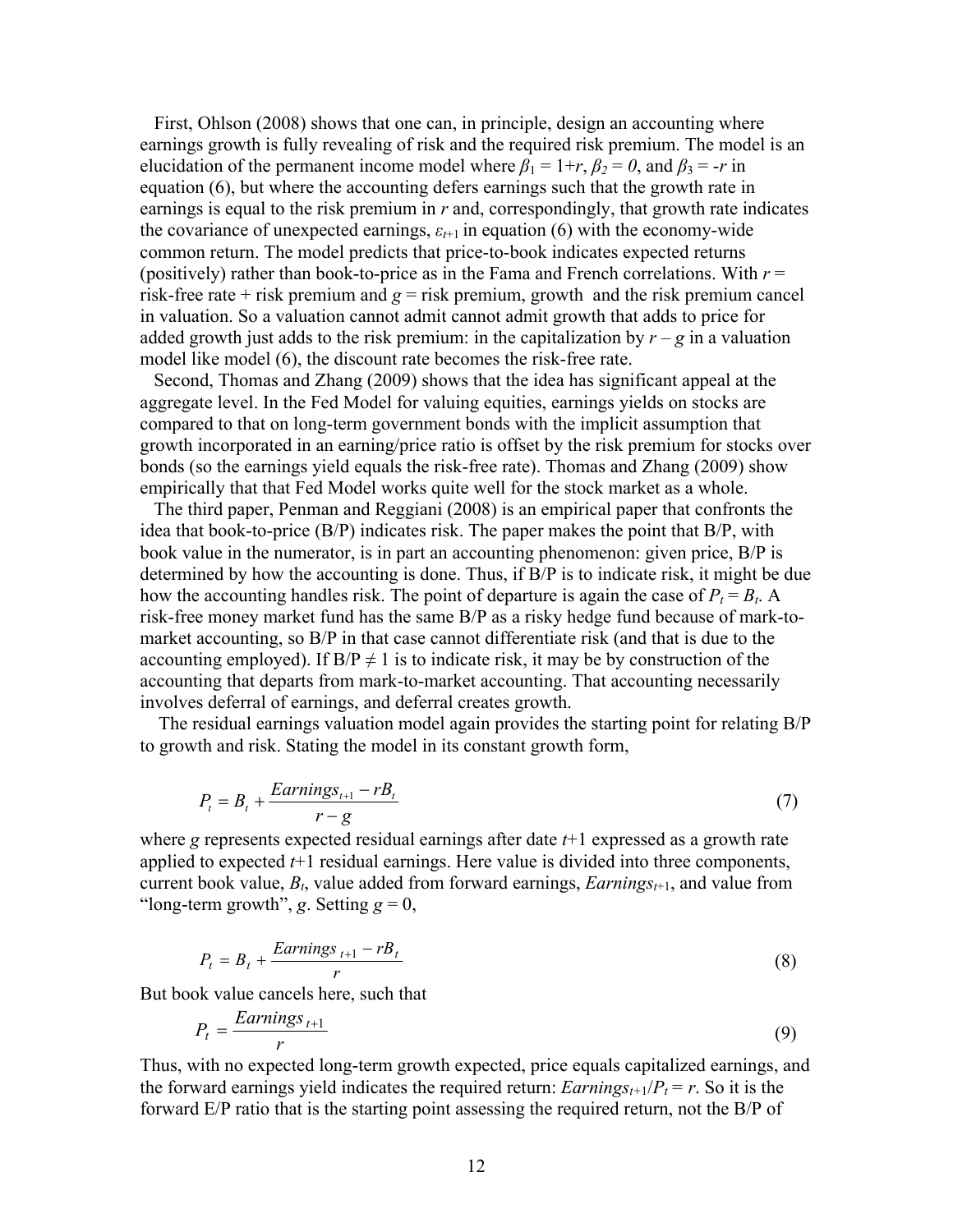asset pricing models. Indeed, as model (7) holds for all B/P, book-to-price cannot add further to the evaluation of *r*. Accordingly, if B/P is to add to the assessment of *r*, it must be because it indicates growth that is risky. It makes a lot of sense that earnings growth is risky: basic economics tells us that added earnings come with added risk; if earnings expected in the short-term,  $\mathit{Earnings}_{t+1}$ , are at risk, so must earnings expected to be added in the long run.

 With this in mind, Penman and Reggiani (2008) invoke another accounting feature—a property of conservative accounting—that brings B/P into the picture:

*Accounting Feature 5*. Conservative accounting that produces earnings growth not only reduces book value relative to price but also depresses earnings relative to book value.

This is the property referred to earlier in introducing accounting that depresses both book value and earnings when there is growth. For a given price, growth results in higher book value relative to (depressed) earnings. Further, if the growth generated by the accounting reflects risk—such that growth does not add to price—growth yields a higher B/P relative to E/P. If so, varying combinations of E/P and B/P should indicate different risk and expected return.

 Accordingly the paper asks whether B/P adds to average return for a given E/P. The table below summarizes the results from data using all U.S. listed stocks from 1963-2006.

|       |   | <b>E/P Portfolio</b> |       |       |       |       |
|-------|---|----------------------|-------|-------|-------|-------|
|       |   |                      |       |       |       |       |
|       |   | 4.3%                 | 10.9% | 14.2% | 17.1% | 19.7% |
| B/P   | 2 | 8.8                  | 9.1   | 13.0  | 16.0  | 22.1  |
| Port- | 3 | 14.4                 | 8.5   | 12.1  | 17.0  | 21.6  |
| folio | 4 | 15.5                 | 13.4  | 14.7  | 18.0  | 24.3  |
|       |   | 26.4                 | 20.1  | 20.2  | 22.6  | 30.0  |
|       |   |                      |       |       |       |       |

 To prepare this table, firms were ranked on their earnings/price (E/P) ratios each year and grouped into the five portfolios indicated. Then, within each E/P portfolio, firms were grouped into five B/P portfolios. Returns are then observed over the following 12 months. The table reports the average annual returns for each portfolio from replicating these positions in each of the 44 years. Although significance tests have not been reported here, it is clear that E/P ranks returns (across rows) as equation (9) suggests. However, for a given E/P, the higher the B/P ratio (down columns), the higher the average return.

 One can always attribute the result to market inefficiency, of course, but the "rational" accounting interpretation can also be put on the table. The result for E/P suggests that short-term earnings are at risk and the market prices them as such: more expected earnings (relative to price) mean higher risk, consistent with the risk-return tradeoff. This is not difficult to swallow. Investors surely see earnings at risk and casual evidence, let alone much research, suggests that when firms' actual earnings differ from expectation, stock prices are shocked. The results for B/P further suggest that additional long-term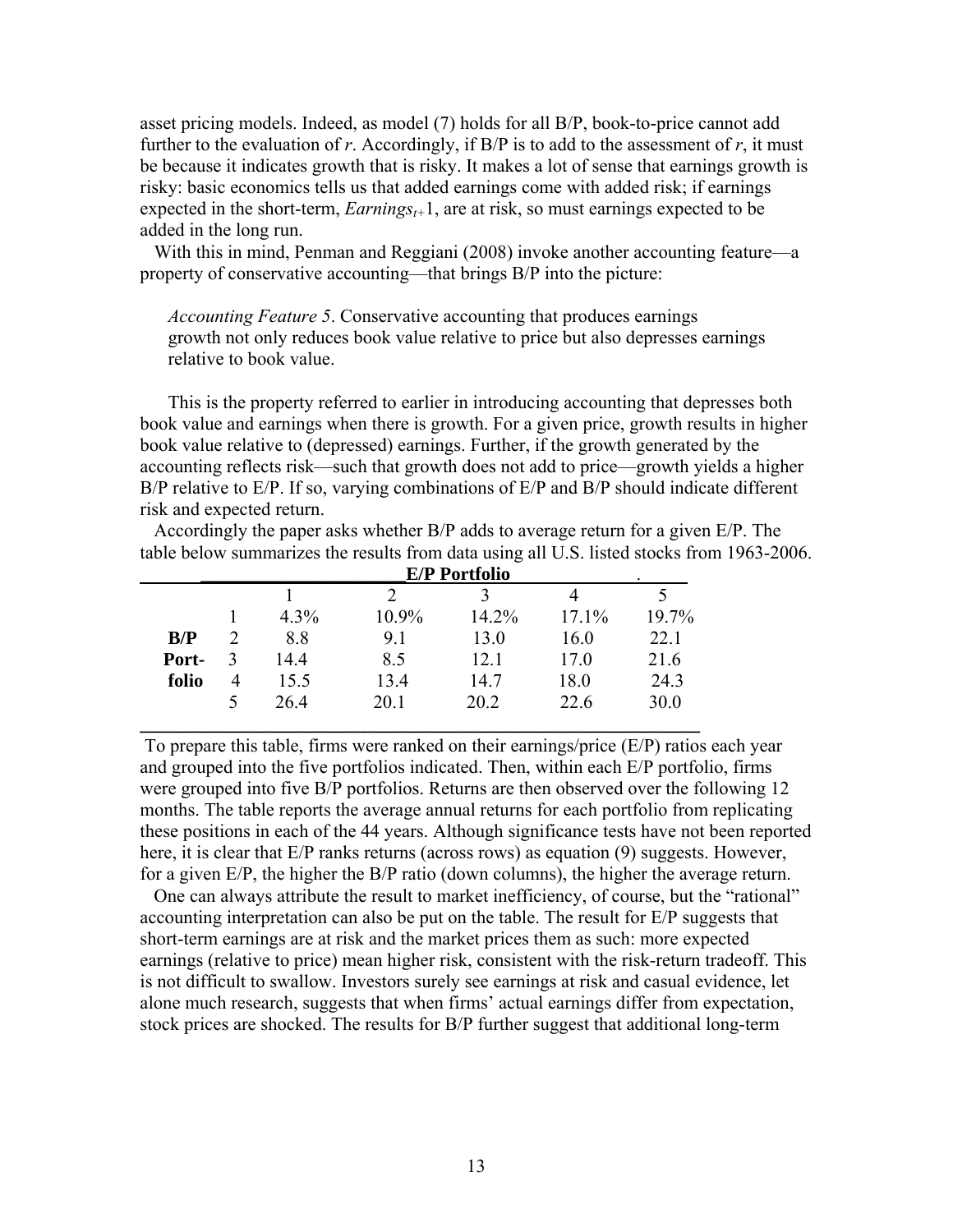earnings are also at risk, consistent with the notion that growth is risky but also consistent with the idea that accounting defers earnings to the future under uncertainty.<sup>[18](#page-14-0)</sup>

 The results also explain the Fama and French B/P effect in stock returns, and in a way that reconciles B/P as a risk attribute to accounting-based valuation. B/P is correlated with  $E/P$ —the average rank correlation is 0.31(and 0.48 for positive  $E/P$ )—so part of the B/P effect is due to short-term earnings risk. But B/P also indicates growth at risk. Note, however, that the growth is quite different from the growth typically attributed to B/P, where a low B/P (rather than a high B/P) is deemed to be "growth" (as opposed to "value").

### **Synthesis**

 $\overline{a}$ 

The discussion has provided a synthesis of forecasting and accounting. Financial forecasting for valuation involves accounting for the future, for accounting both specifies what is to be forecasted and how the forecaster transitions from the present to the future. The point opens up a number of research questions, most importantly the issue of what is the appropriate accounting for the future.

 The discussion on accounting, risk, and asset pricing is more conjectural. The reader is asked to consider that accounting for the future that involves earnings deferral has something to do with risk. (Accountants have no problem with the idea.) It opens the question as to whether asset pricing models might be developed from the idea that earnings and earnings growth are at risk. This is not an unreasonable suggestion, for investors "buy earnings", and typically see that earnings are at risk. The discussion here has added some provocative accounting reasons to adopt this perspective.

 Moreover, the perspective is supported by empirical research, reported here, that provides an accounting rationale for the book-to-price effect in stock returns which has so mystified researchers in asset pricing. Asset pricing models have been developed based on the empirical regularity of the book-to-price effect but, without an explanation for the effect, these models are ad hoc. The discussion in the paper here raises the question of whether a pricing model can be developed from the notion that earnings and earnings growth are at risk, but in a way that is consistent with the theory of no-arbitrage asset pricing. If so, both aspects of valuation – forecasting and the discount for risk – will be seen as a matter of accounting for the future.

 Bringing together the ideas the paper, one appreciates that forecasting is a matter of accounting and that accounting has the potential to be revealing about risk. All depends on the accounting principles. For a given set of accounting principles, how does the forecasting and risk revelation help or hinder valuation? How might an alternative accounting be designed to enhance valuation and risk determination? **References** 

Ang, A., and J. Liu. 2001. A general affine earnings valuation model. *Review of Accounting Studies* 6, 397-425.

Ball, R., and R. Watts. 1972. Some time series properties of accounting income. *Journal of Finance* 27, 663-682.

<span id="page-14-0"></span> $18$  The E/P and B/P stock screen has long been trolled by value-growth investors. The interpretation here suggests that this trading strategy comes with risk.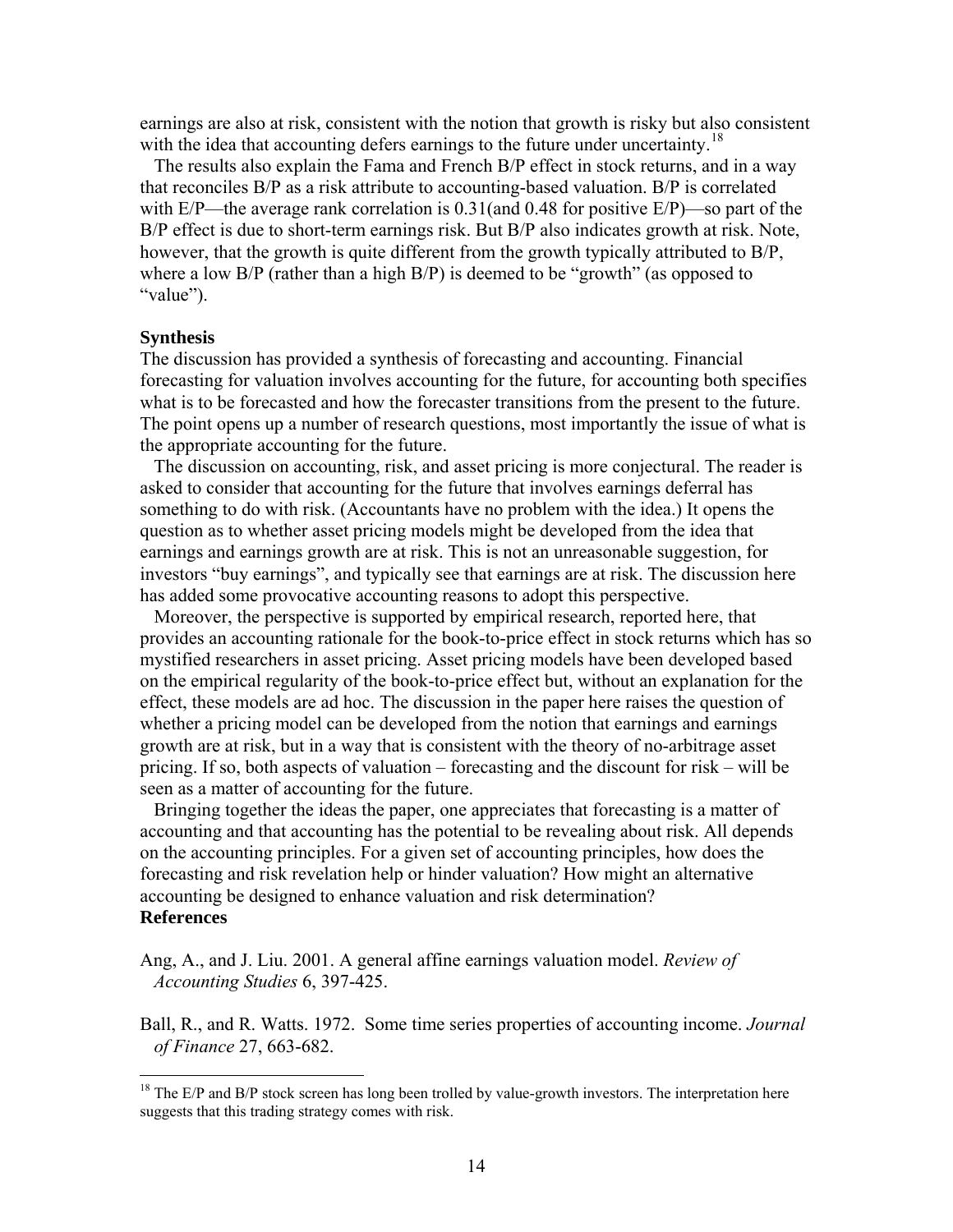- Beaver, W., P. Kettler, and M. Scholes. 1970. The association between market determined and accounting determined risk measures. *The Accounting Review* 45, 654- 682
- Breeden, D., and R. Litzenberger. 1978. Prices of state-contingent claims implicit in option prices. *Journal of Business* 51, 621-651.
- Brief, R., and R. Lawson. 1992. The role of the accounting rate of return in financial statement analysis. *The Accounting Review* 67, 411-426.
- Christensen, P., and G. Feltham. 2009. Equity valuation. *Foundations and Trends in Accounting* 4, 1-112.
- Cohen, R., C. Polk, and T. Vuolteenaho. 2009. The price is (almost) right. *Journal of Finance* 64, 2739-2782.
- Courteau, L., J. Kao, and G. Richardson. 2001. Equity valuation employing the ideal versus ad hoc terminal value expressions. *Contemporary Accounting Research* 18, 625- 661.
- Easton, P, T. Harris, and J. Ohlson. 1992. Accounting earnings can explain most of security returns: The case of long event windows. *Journal of Accounting and Economics* 15, 119-142.
- Feltham, J., and J. Ohlson. 1995. Valuation and Clean Surplus Accounting for Operating and Financial Activities. *Contemporary Accounting Research* 11, 689-731.
- Feltham, G., and J. Ohlson. 1999. Residual income valuation with risk and stochastic interest rates. *The Accounting Review* 74, 165-183.
- Francis, J., P. Olsson, and D. Oswald. 2000. Comparing the accuracy and explainability of dividend, free cash flow, and abnormal earnings equity value estimates. *Journal of Accounting Research* 38, 45-70.
- Freeman, R., J. Ohlson, and S. Penman. 1982. Book rate-of-return and prediction of earnings changes: An empirical investigation. *Journal of Accounting Research* 20, 639- 653.
- Lintner, J., and R. Glauber. 1967. Higgledy piggledy growth in America. Paper presented at the Seminar on the Analysis of Security Prices, University of Chicago, May 1967.
- Lettau, M., and S. Ludvigson. 2005. Expected returns and expected dividend growth. *Journal of Financial Economics* 76, 583-626.

Lücke,W. 1955. Investitionsrechnung auf der grundlage von ausgaben oder kosten?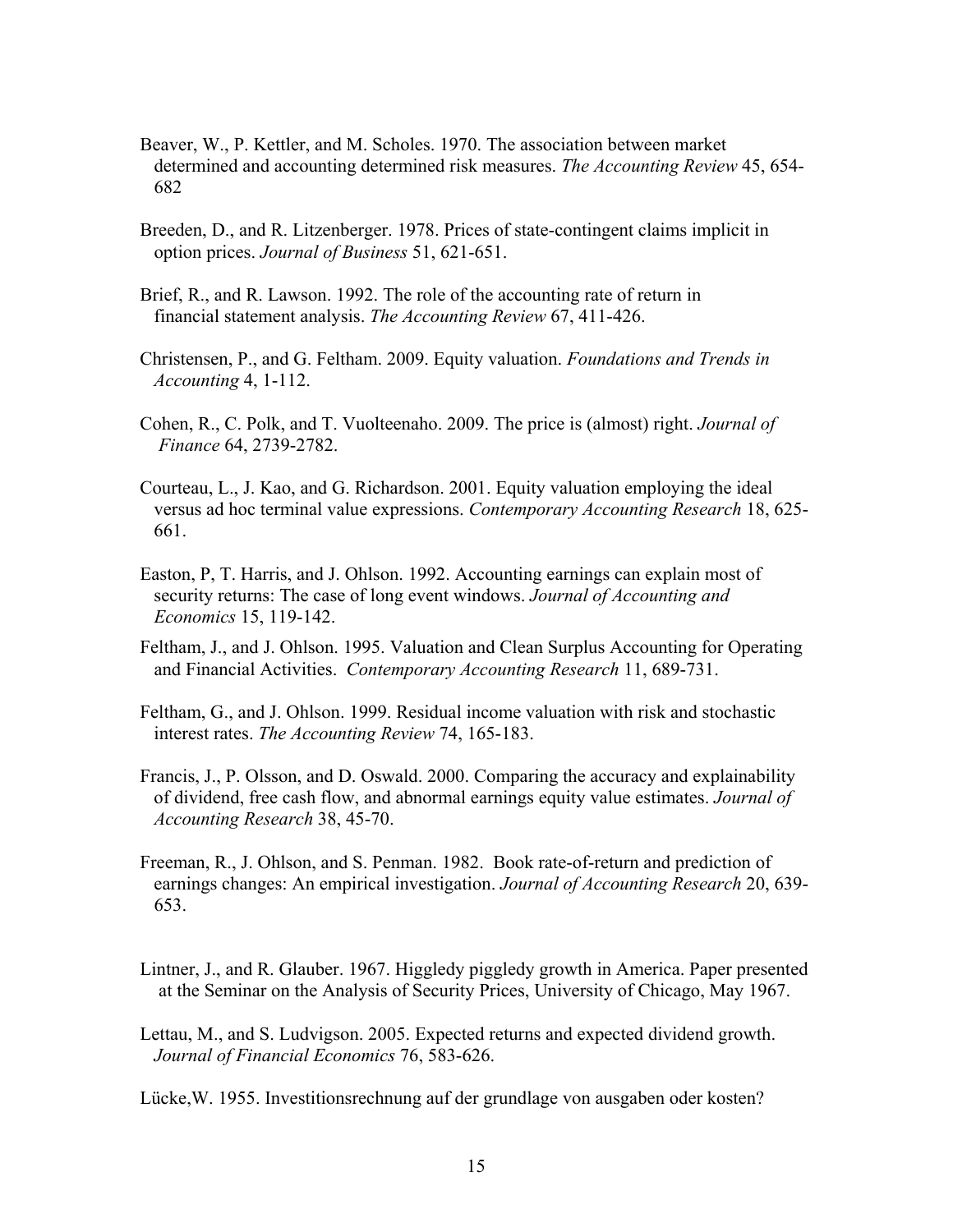*Zeitschrift für Betriebswirtschaftliche Forschung*, 310-324.

- Lundholm, R., and T. O'Keefe. 2001a. Reconciling value estimates from the discounted cash flow model and the residual income model. *Contemporary Accounting Research* 18, 311-335.
- Lundholm, R., and T. O'Keefe. 2001b. On comparing residual income and discounted cash flow models of equity valuation: A response to Penman (CAR, Winter 2001). *Contemporary Accounting Research* 18, 681-692.
- Menzly, L., T. Santos, and P. Veronesi. 2004. Understanding Predictability. *Journal of*  Political Economy 112, 1-47.
- Nekrasov, A., and P. Shroff. 2009. Fundamentals-based risk measurement in valuation. *The Accounting Review* 84, 1983-2011.
- Nissim, D., and S. Penman. 2007. *Principles for the Application of Fair Value Accounting*. White Paper No. 2, Center for Excellence in Accounting and Security Analysis, Columbia Business School.
- Ohlson, J. 1995. Earnings, book values, and dividends in equity valuation. *Contemporary Accounting Research* 11, 661-687.
- Ohlson, J. 2005. On accounting-based valuation formulae. *Review of Accounting Studies* 10, 323-347.
- Ohlson, J. 2008. Risk, growth, and permanent earnings. Unpublished paper, Arizona State University.
- Ohlson, J., and X. Zhang. 1998. Accrual accounting and equity valuation. *Journal of Accounting Research* 36 (Supplement), 85-111.
- Peasnell, K. 1982. Some formal connections between economic values and yields and accounting numbers. *Journal of Business Finance and Accounting* 9, 361-381.
- Penman, S. 1997. A synthesis of equity valuation techniques and the terminal value for the dividend discount model. *Review of Accounting Studies* 2, 303-323.
- Penman, S. 2001. On comparing cash low and accrual accounting models for use in equity valuation: A response to Lundholm and O'Keefe (CAR, Summer 2001). *Contemporary Accounting Research* 18, 681-692.
- Penman, S. 2009. Accounting for intangible assets: There is also an income statement. *Abacus* 45, 359-371.
- Penman, S. 2010. *Financial Statement Analysis and Security Valuation*, 4<sup>th</sup> ed. New York: The McGraw-Hill Companies.
- Penman, S. and T. Sougiannis. 1998. A comparison of dividend, cash flow, and earnings